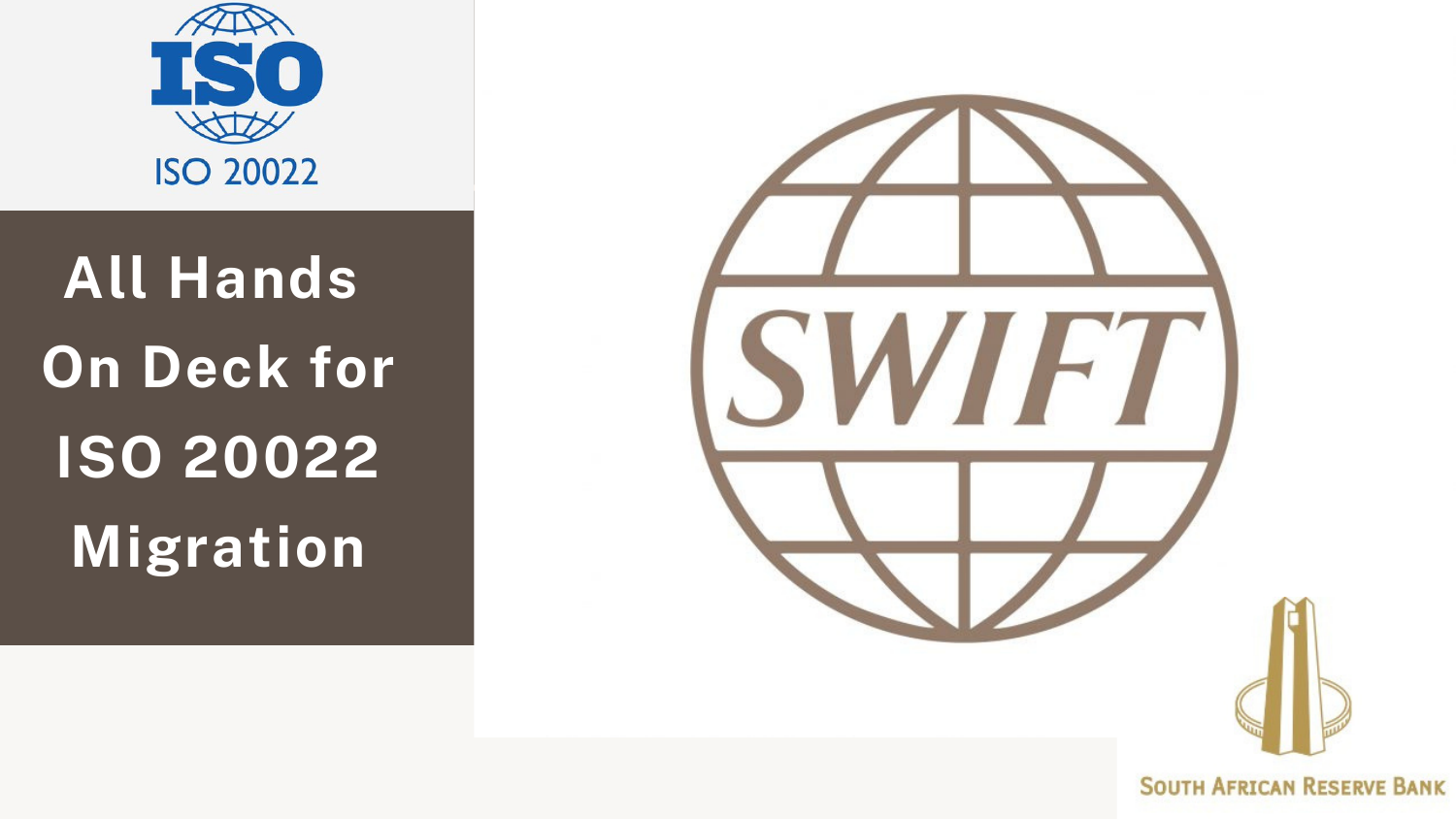## **ISO 20022**



**Is the emerging global and open standard for payments messaging**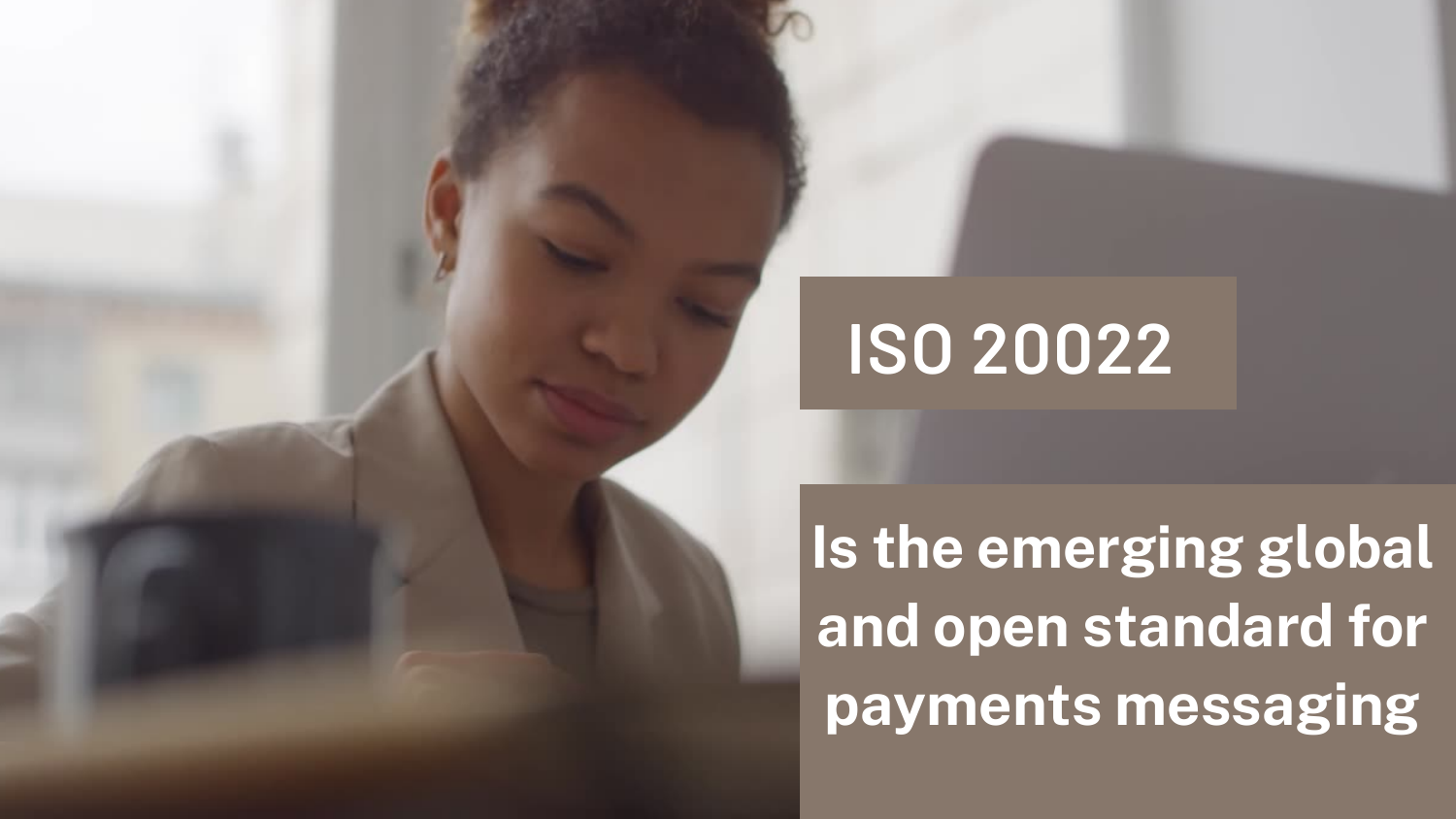It creates a common language and model for payments data across the globe. It will provide a rich common data model for cross-border or domestic payments and lead to better customer services, more accurate compliance processes and better straight through processes, thereby benefiting banks, market infrastructures and corporates alike.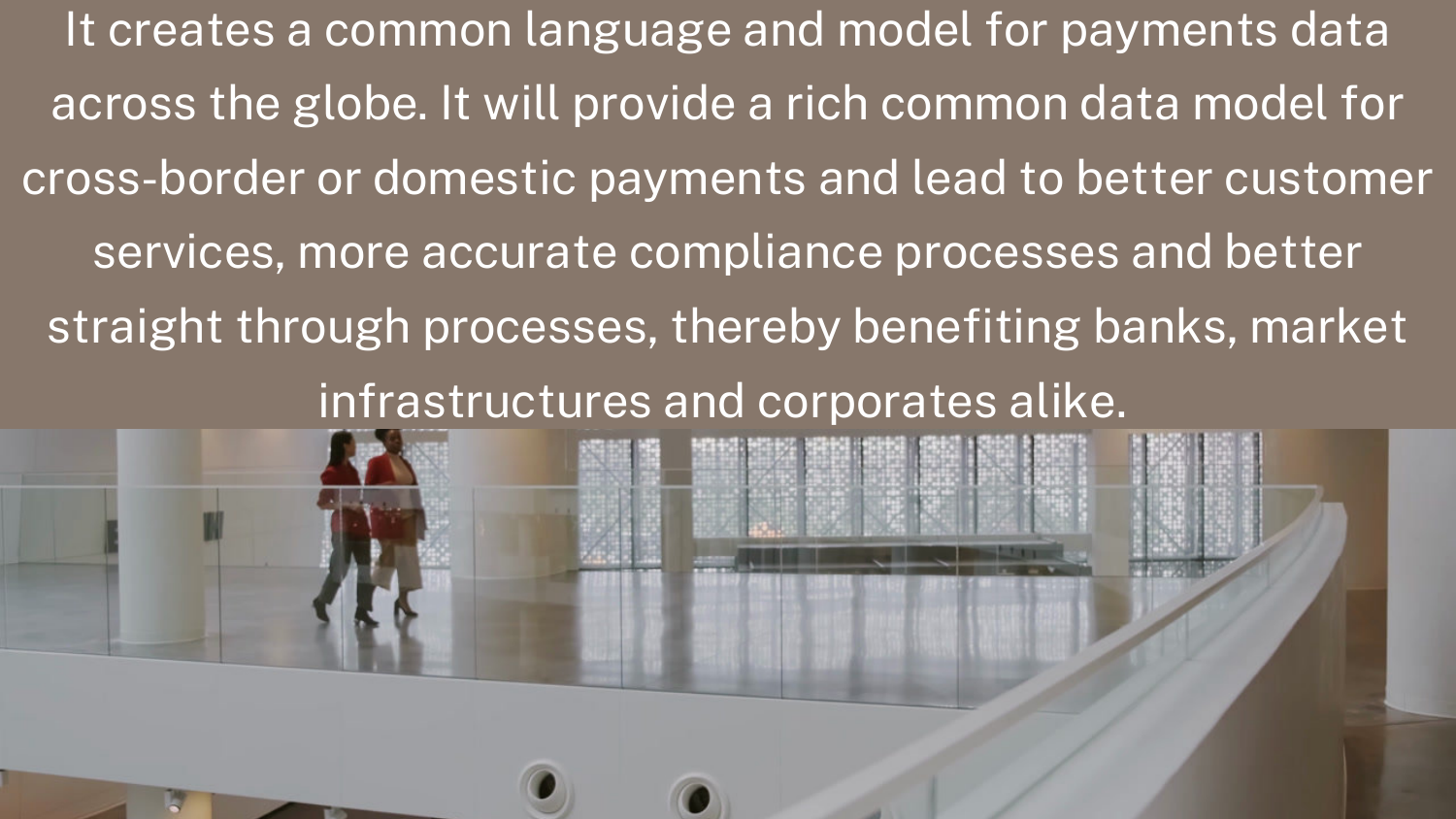From now until the end of 2022, MT SWIFT MT, which is a legacy non-XML proprietary message format while MX messages are the XML-based replacement for MT messages. Both can coexist and be dealt with through translation rules.

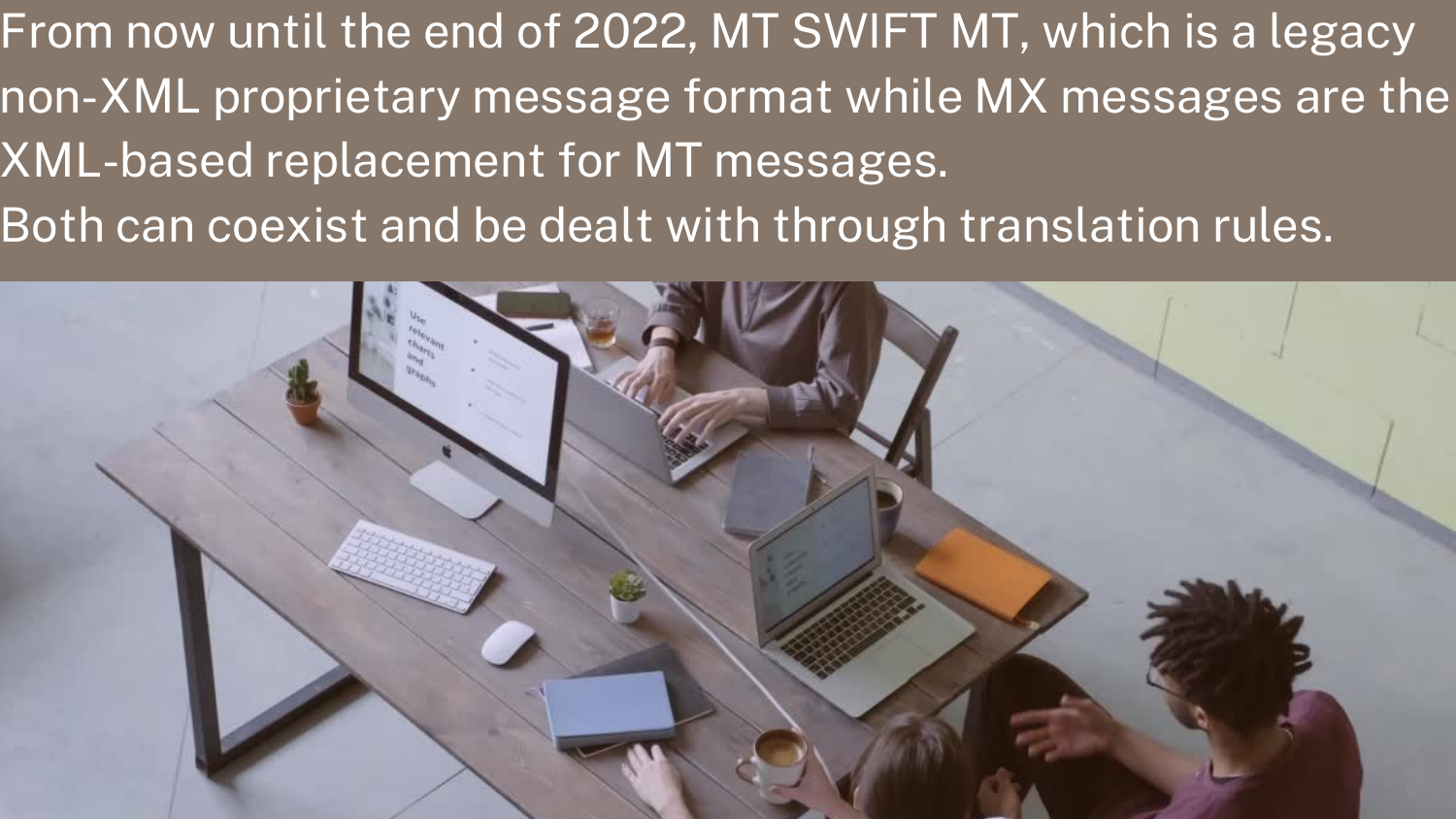The SARB is a front runner in ISO adoption across the African continent. Under the RTGS Renewal Programme, the National Payments System Department, is also planning to migrate its settlement payments systems to ISO 20022. This is also outline in the NPSD Vision 2022.

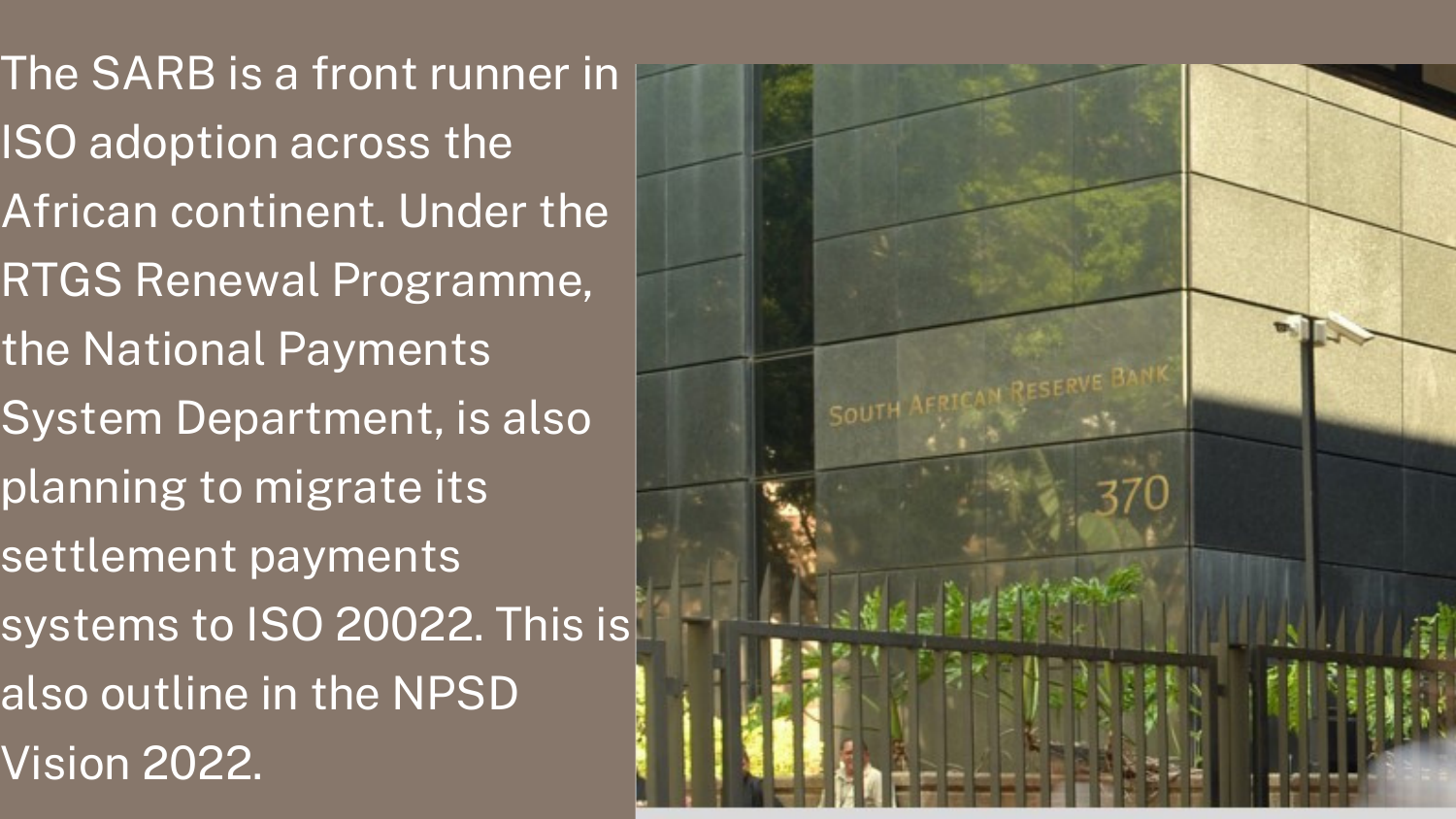In South Africa, in order to establish a common standards platform for all electronic funds transfer transactions based on the ISO 20022 methodology and standard – thereby addressing the evolving business requirements of participants in the National Payment System; the regulatory expectations of the authorities such as SARB, SARS and the National Treasury; the need for improved interoperability at national, regional and international levels; and the flexibility to quickly and efficiently respond to future needs.

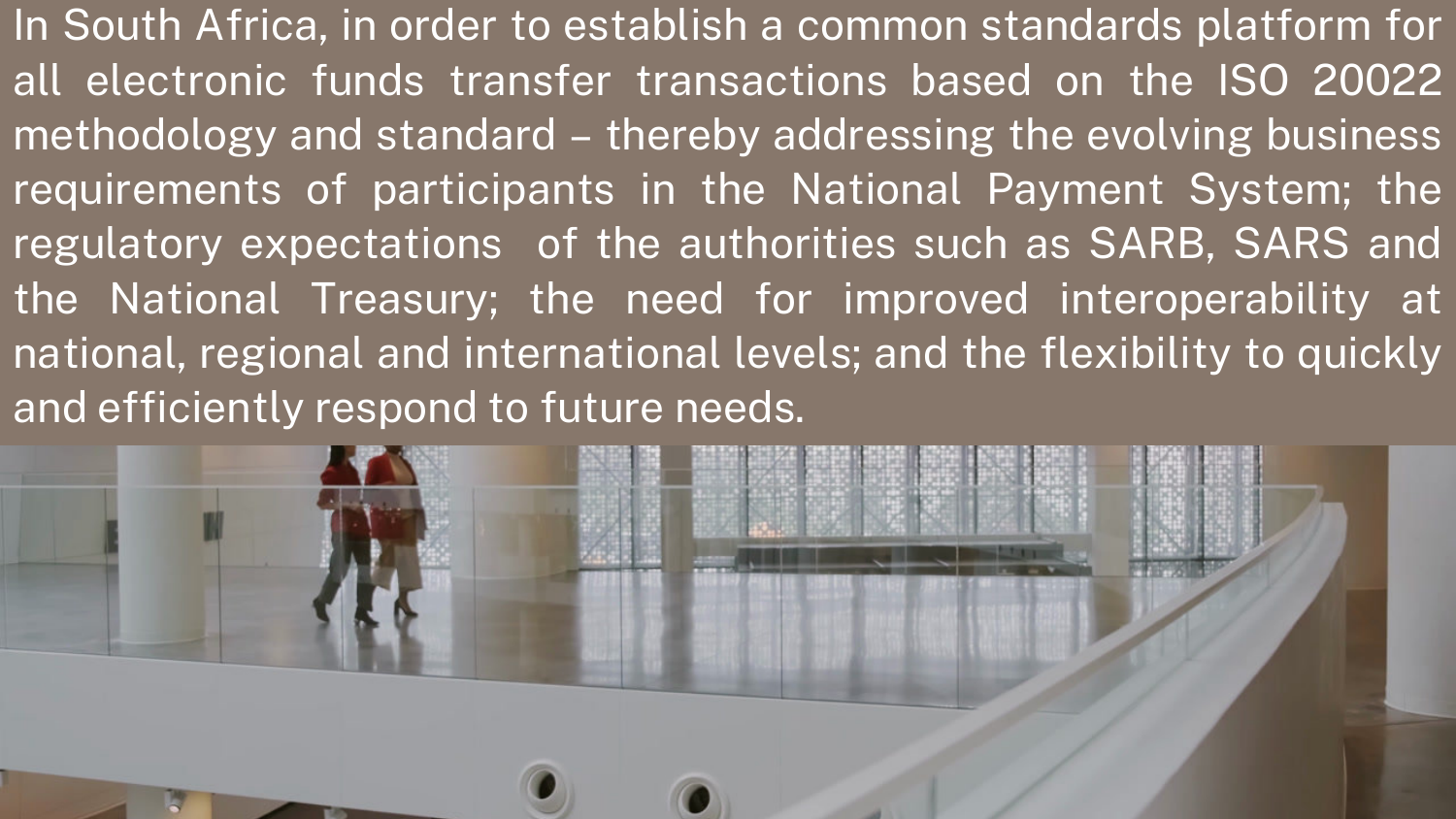

The timelines to migrate to ISO 20022 are aggressive, and the scale of the systemic transformation considerable. The migration to ISO 20022 will require significant investment across the end-to-end payments chain unless financial institutes chose to leverage ISO 20022 translation tools.

SARB, as a participant in the SWIFT payments value chain, is compelled to comply with the new SWIFT payments messaging standards (ISO 20022). The South African Payments Industry has embarked on the journey to review the predefined SWIFT standard ISO 20022 messages and modify them accordingly to meet the SA industry requirements. Some of these messages have been finalised, whilst some are still being reviewed.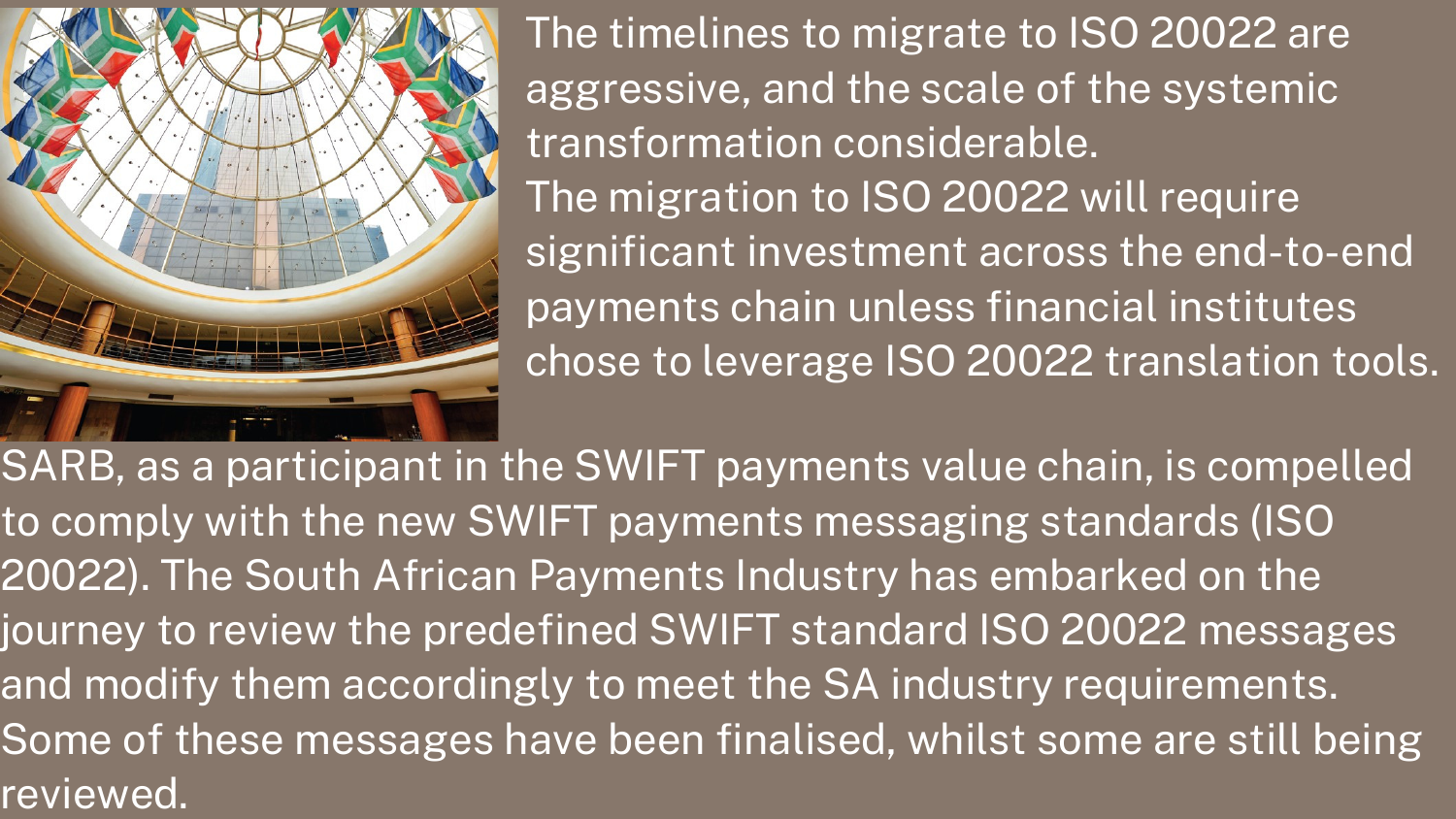- The SAMOS Version 8 Project has also made significant great strides to ensure ISO 20022 readiness from a domestic perspective.
- The Bank is on the journey to upgrade the[ST1] Core Banking application,
- with that in mind, the upgraded version of **FCUBS** need to be ISO 20022 compliant.
- ISO 20022 standard will also require **Calypso, FMD Extensions System** and the **CBMS application systems** to migrate from the SWIFT MT standard to ISO 20022 XML standard and make the necessary changes to the systems to consume or produce payment messages.



### **SARB MIGRATION PROJECT UPDATES: NPSD;FSD;FMD;BSTD**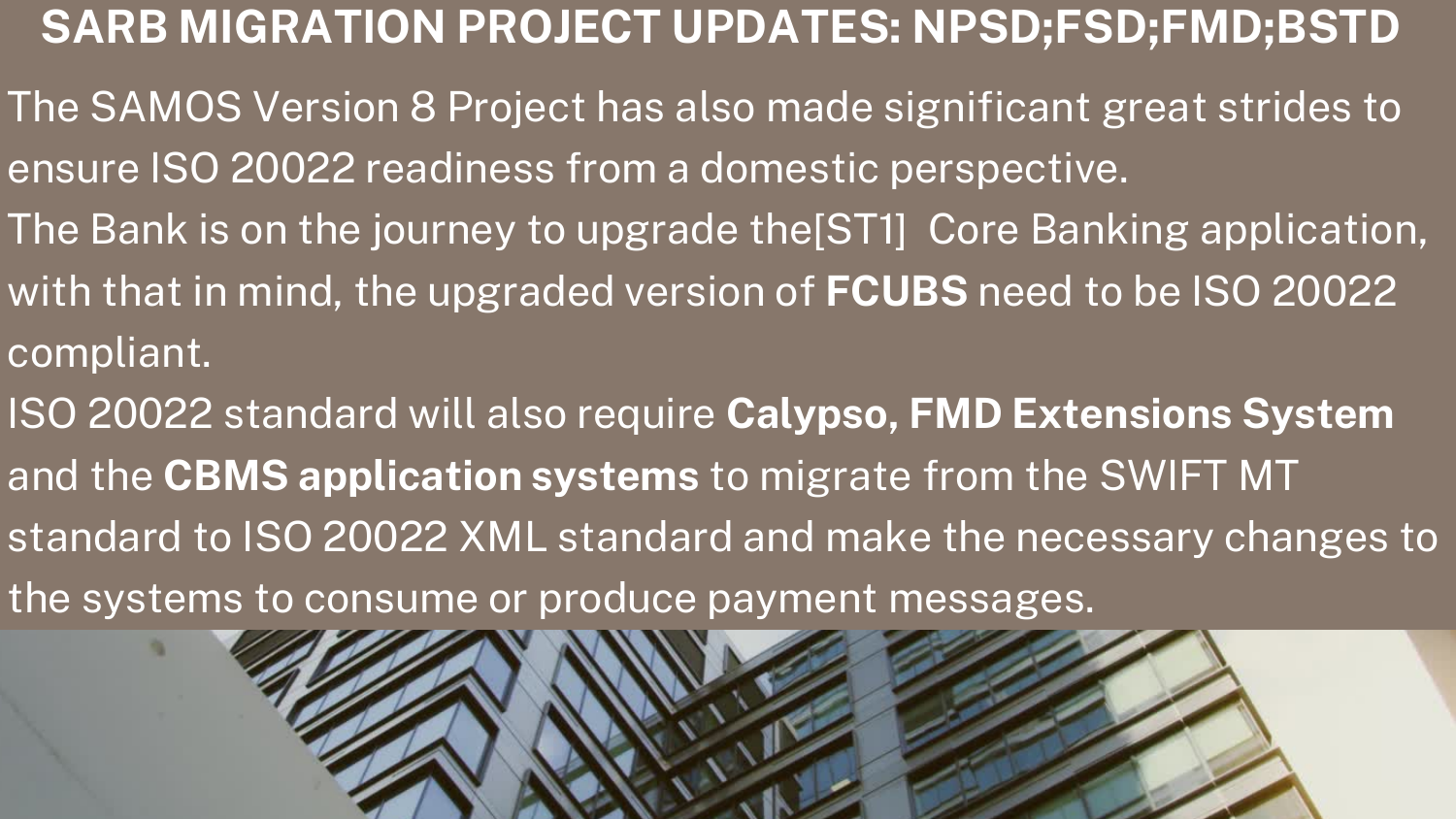• ISO 20022 for Domestic RTGS (SAMOS) - September 2022. CBPR+ (Cross Border Payments) – November 2022. • [ST1]The upgrade of the CB module is complete, ISO enablement The South African payments industry targeted go live dates are as follow:

- 
- 
- was one of the key drivers for the project
- Users will be trained via SWIFT MySwiftSmart Portal



### **SARB MIGRATION PROJECT UPDATES**